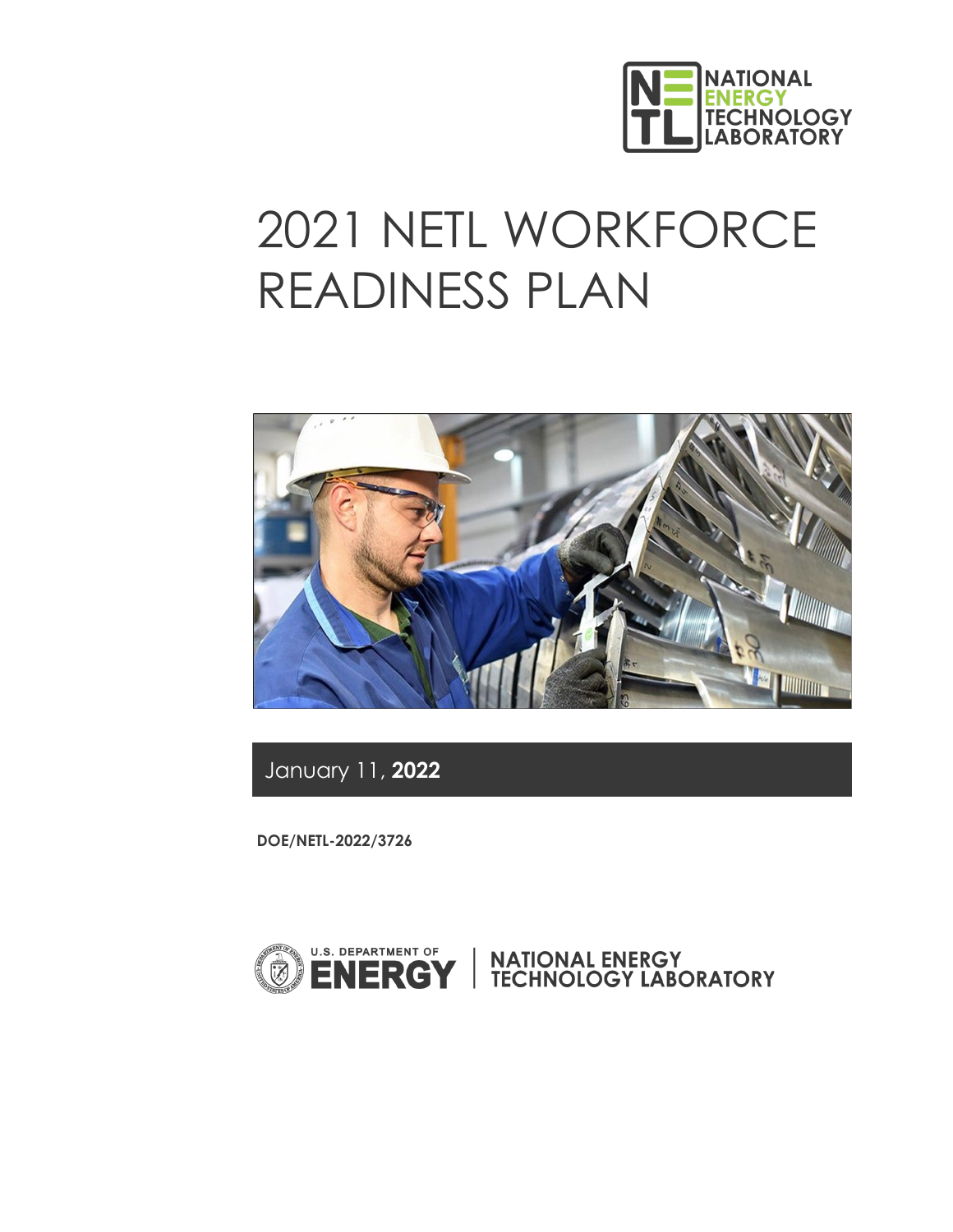## **DISCLAIMER**

This report was prepared as an account of work sponsored by an agency of the United States Government. Neither the United States Government nor any agency thereof, nor any of their employees, makes any warranty, express or implied, or assumes any legal liability or responsibility for the accuracy, completeness, or usefulness of any information, apparatus, product, or process disclosed, or represents that its use would not infringe privately owned rights. Reference herein to any specific commercial product, process, or service by trade name, trademark, manufacturer, or otherwise does not necessarily constitute or imply its endorsement, recommendation, or favoring by the United States Government or any agency thereof. The views and opinions of authors expressed herein do not necessarily state or reflect those of the United States Government or any agency thereof.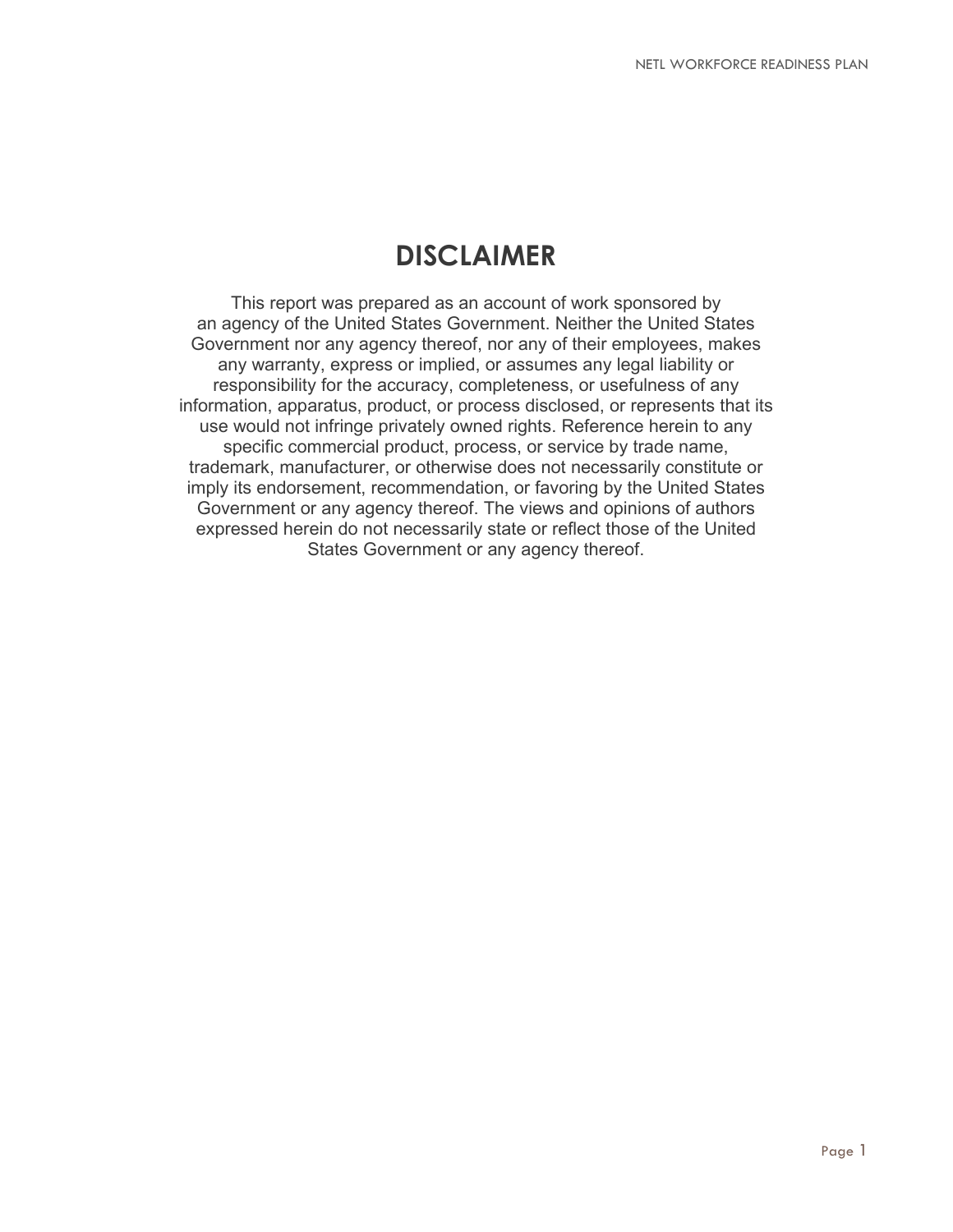#### **Background**

Advances in technology occur at a rapid pace; consequently, skills and training must evolve to successfully deploy emerging and cutting-edge technologies. Using a questionnaire designed to elucidate skills necessary in technologies ready for commercial deployment in 3–5 years, the workforce readiness plan was conceived to help define emerging skills or occupations associated with these emerging technologies. This initiative intends to inform training providers and industry representatives of emerging skill sets. Ideally, the data collected here shall inform both about future curriculum or upskilling requirements that may be necessary in the energy and manufacturing industries. This paper highlights lessons learned and information gleaned from the pilot "workforce readiness plan" effort.

The concept of a workforce readiness plan, or summary of collected project data, originated from discussions occurring at various Appalachian Regional Commission (ARC) listening session workshops held with community colleges in 2017–2018. A prevalent topic in these workshops and follow-on discussions with NETL Regional Workforce Initiative (RWFI) stakeholders focused on this issue of training and educational providers understanding what occupations were in demand in the regional energy and manufacturing sectors, as well as what type of current and future skills and education were required for those in-demand jobs. In light of advances in technologies associated with these occupations, stakeholders wanted to know if there is a way to gain insight into the upskills necessary with recent technological advances that may give a competitive advantage to workers and job seekers. NETL funds research and development (R&D) in technological advances in energy and advanced manufacturing, with a number of these funded projects being far along in the scale of technological readiness. The technologies can exist anywhere from the readily commercialized to those multiple years from commercialization. The initial workforce readiness plan concentrated on these latetechnology-readiness-level projects. The original workforce readiness plan/questionnaire consisted of four queries.

- **1) Availability and accessibility of training programs:** *Describe the necessary skillset and training required to prepare the workforce needed to commercialize/deploy the technology. Discuss availability of training and educational programs to fill current or projected activity/commercialization need.*
- **2) Ongoing or planned collaborations with education and training providers:** *Describe plans and approaches to access the necessary training for the workforce needed to commercialize/deploy the technology. This includes coordination with educational institutions such as community colleges, technical schools, and universities, company-led in-house training, union training, etc. Please identify any institutions with which working relationships exist.*
- **3) Identify any necessary certificates, certifications or other educational attainment involved in this technology/activity.** *Examples include apprenticeships, certificates, certifications, academic training or other programs available through in-house training or in coordination with education institutions such as community colleges, technical schools, universities, unions or other professional associations.*
- *4)* **Identify any Economically Distressed Communities or state or federal designated Opportunity Zones or other geographically defined empowerment zones where this activity may occur.** *Example: Appalachian region distressed or defined counties*

#### **Initial Results**

Page 2 The initial effort consisted of 16 projects responding to the workforce readiness questions. Of the 16 responses, there were 58 unique occupations identified. Of these, 13 of 16 plans identified skills necessary for those occupations. The question receiving the least response was the request to identify whether the project was occurring in an economically distressed community or otherwise federally designated opportunity zone. This may have occurred because the type of geographical designations that these programs use is not easily understood. Additionally, these designations apply to workforce funding opportunities or programs and may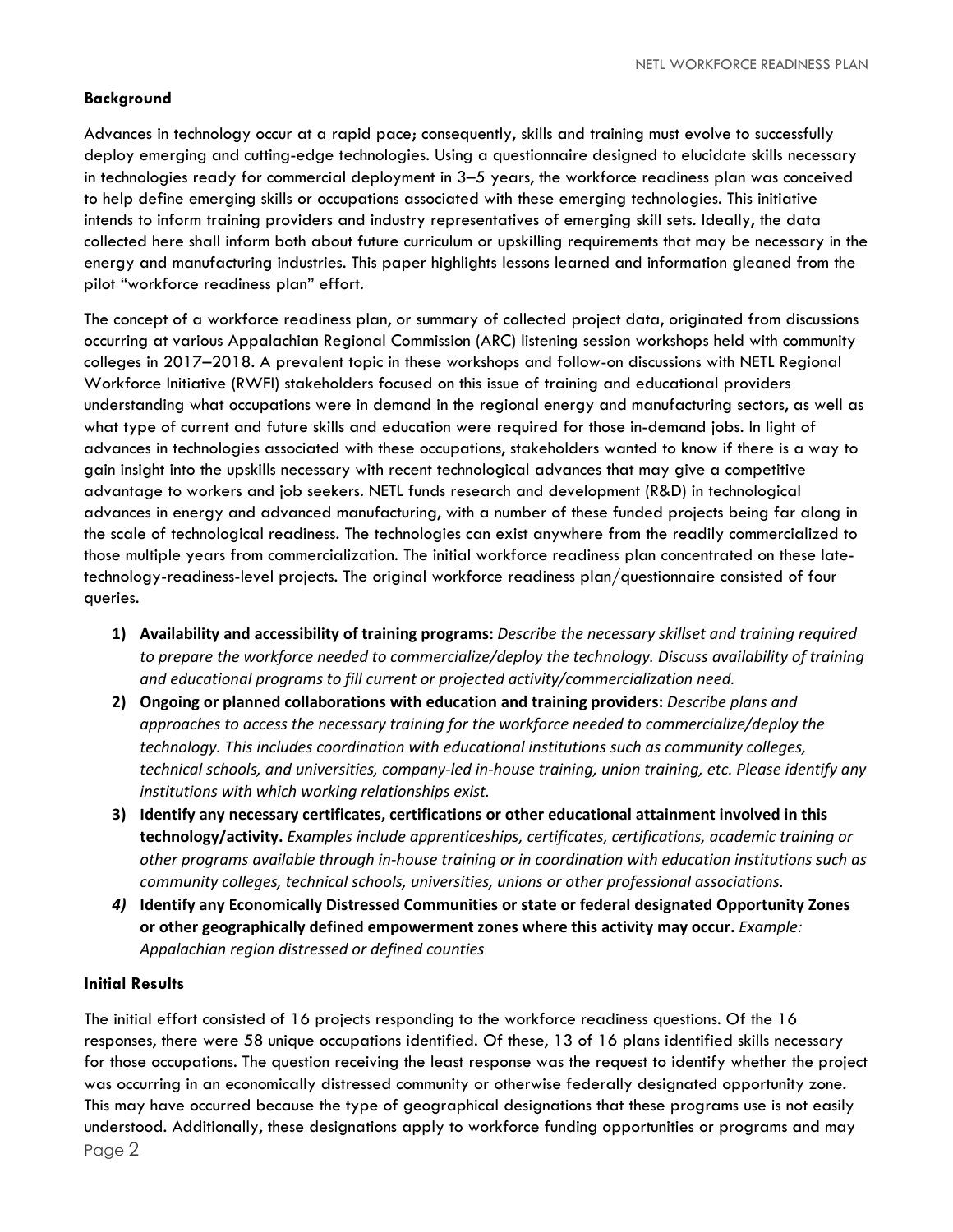not be appropriate for this type of R&D competitive funding opportunities, which are typically not held to any specific geography or economic condition. Fourteen projects addressed the availability of training and education required for the occupation and a statement of current needs or demands with varying detail. Most replies indicated a steady and sufficient supply of the occupations within their project scopes, and most of the occupations were related to the Oil and Natural Gas (ONG) sector, which is in line with a number of NETL late-stage R&D projects. Though it might be assumed that these R&D projects and prospective industry sectors have a strong acclivity towards professional degrees, of the 58 unique occupations identified, 25 were technical workforce occupations that require a degree or certificate that can be completed in less than two years.

| <b>Job/Career Field Name</b>   | <b>Skills Needed</b>                                                                                                                                                                                                                                                                                                                                                                                                                                                                                                                                                                                                                                                                                                                             | <b>Education Requirements</b>                                                                                                                                                                                                                                                                                                                                                                                    | Availability of<br><b>Training Programs</b> | Any Other Relevant<br><b>Items Provided?</b> |
|--------------------------------|--------------------------------------------------------------------------------------------------------------------------------------------------------------------------------------------------------------------------------------------------------------------------------------------------------------------------------------------------------------------------------------------------------------------------------------------------------------------------------------------------------------------------------------------------------------------------------------------------------------------------------------------------------------------------------------------------------------------------------------------------|------------------------------------------------------------------------------------------------------------------------------------------------------------------------------------------------------------------------------------------------------------------------------------------------------------------------------------------------------------------------------------------------------------------|---------------------------------------------|----------------------------------------------|
| Big Data<br>Programmer/Analyst | • Efficiently extract large scale complex business data<br>(time series data, structured/unstructured) from various<br>data sources and prepare them for data analytics.<br>• Partner with product experts, leverage common open-<br>source machine learning/deep learning packages for<br>identifying data patterns/trends or building predictive<br>models.<br>• Deploy solutions to business units using software<br>technologies to generate measurable values for<br>businesses.<br>• Grasp the application of the latest machine learning and<br>artificial intelligence open-source packages, cloud, and<br>distributed computing technologies to ensure the best<br>technologies are implemented to meet businesses' data<br>challenges. | • Undergraduate degree in<br>Data Science, Computer<br>Science, Math, or Statistics.<br>• For candidates who hold an<br>engineering degree, we<br>require candidates have taken<br>data science classes already.<br>• 7 years of experiences with<br>a minimum of 2 years<br>experiences in extracting the<br>data, using common<br>classification or regression<br>open-source packages<br>through R or Python. | Yes                                         |                                              |
| Geologists                     | • Geologists with a passion for subsurface materials and<br>skillsets such as geologic characterization, well log and<br>core analysis, petrophysical calculations, geostatistics,<br>model development, and field work are needed to quantify<br>rock property estimations and integrate subsurface<br>interpretations using different datasets.                                                                                                                                                                                                                                                                                                                                                                                                | • Undergraduate &<br>Professional                                                                                                                                                                                                                                                                                                                                                                                | Yes                                         |                                              |

#### **Tracking Responses: Workforce Workplan Database**

#### Figure 1. Workforce Workplan Database Example

To better track current and future responses, the NETL RWFI created a workforce readiness plan database (Fig 1) that tracked four main topics: job/career identified, skills needed, educational requirements, and availability of training. In total, across all responses there were 122 job/career entries, 79 skills needed entries, 98 educational requirements entries, and 104 availabilities of training provided. In the "availability of training provided" response, many provided generic examples of training and did not directly answer if there was sufficient training available. For some of the responses, there was significant information provided for the skills needed. Quality information like this may be beneficial for end users as it provides a very thorough and complete description of skills necessary for an occupation. An example of useful skills information that can be found in the database is found below describing skills desired in a welder (Fig 2) as well as what type of materials or welding processes are necessary for the activity that the funding performer is involved.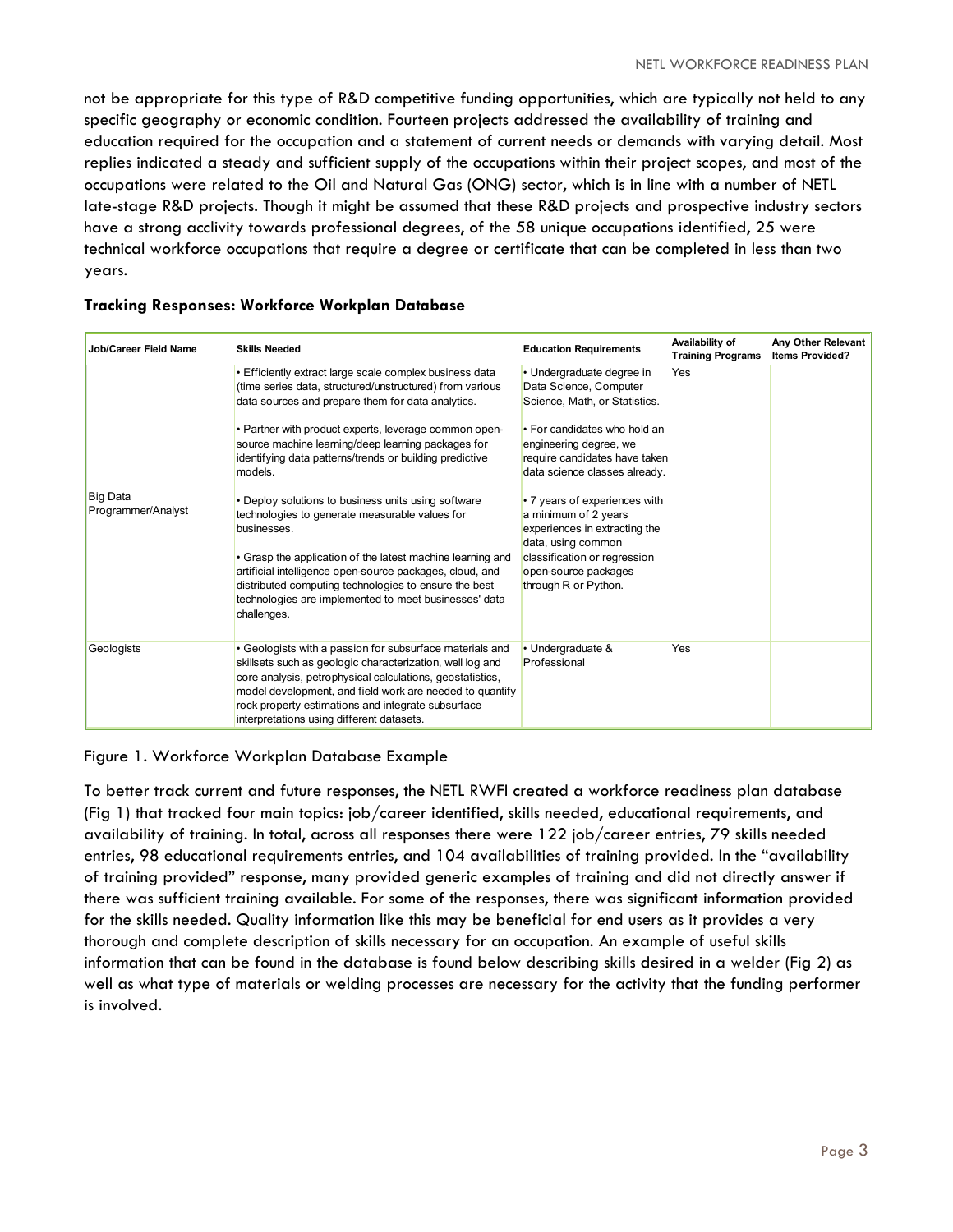| Welder               |                                                                                                                                                                                                                                                                 |
|----------------------|-----------------------------------------------------------------------------------------------------------------------------------------------------------------------------------------------------------------------------------------------------------------|
|                      | • Be able to perform welding on various materials at required position using different<br>welding processes, including, but not limited to, GTAW, SMAW, FCAW, GMAW and<br>SAW.                                                                                  |
|                      | • Construction experience is required on wellhead platform, topsides, structure,<br>piping, pressure vessels and practical knowledge of applicable codes and standards<br>such as AWS, ISO, API, ASTM and ASME. Experience on construction yard is<br>required. |
|                      | • Comprehensive knowledge in welding, material, and NDE.                                                                                                                                                                                                        |
| <b>Skills Needed</b> | • Lay out, position, fit, and weld various piping and structural components, including<br>pipes, flanges, fittings, valves, piping supports, structural plates, beams, etc., in<br>accordance with the supplied piping/structural fabrication drawings.         |
|                      | • Set up, troubleshoot, and operate welding machines according to job specifications<br>and welding procedures.                                                                                                                                                 |
|                      | • Adjust valves, gauges, and flames as needed and be capable of handling<br>compressed gas and oxygen cylinders safely.                                                                                                                                         |
|                      | • Operate air arc gouger, grinder, and other industry machines, tools, and equipment.                                                                                                                                                                           |

### Figure 2. Example of substantive entry of skills necessary in welding

| <b>Occupations Identified</b>         |                                           |                                               |  |  |
|---------------------------------------|-------------------------------------------|-----------------------------------------------|--|--|
| <b>Top 20 Occupations</b>             |                                           |                                               |  |  |
| Geologists/Geophysicist               | <b>Fluids Engineer</b>                    | <b>Production Engineers</b>                   |  |  |
| Electrician/Electronics technician    | <b>FPGA Programmer</b>                    | <b>Production Manager</b>                     |  |  |
| <b>Petroleum Engineer</b>             | Array Manufacturing Subcontractors        | Project Life Cycle Management Engineer        |  |  |
| <b>Computer Aided Design/Engineer</b> | <b>GIS Mapping Specialist</b>             | Project Manager                               |  |  |
| <b>Electrical Engineer</b>            | Health and Safety Operators               | QA (Quality Assessment)                       |  |  |
| <b>Pipeline Installer</b>             | HMI/SCADA Automation Engineer             | <b>Refinery Gaugers</b>                       |  |  |
| Welder                                | <b>Hydraulic Fracturing Engineers</b>     | <b>Refinery Operators</b>                     |  |  |
| <b>Chemical Engineer</b>              | <b>Instrument Technicians</b>             | Researcher/Entrepreneur                       |  |  |
| <b>Mechanical Engineer</b>            | <b>Instrumentation Engineer</b>           | <b>Drillers</b>                               |  |  |
| <b>Reservoir Engineer</b>             | Legal Counsel                             | <b>Rig Operator</b>                           |  |  |
| Software engineers                    | <b>Machine Learning Expert</b>            | Roustabouts                                   |  |  |
| <b>Big Data Anaylst</b>               | Man-Machine Interface Designer/Programmer | Safety Officer                                |  |  |
| <b>Big Data Programmer</b>            | <b>Data Scientists</b>                    | Sensor Engineer                               |  |  |
| <b>Civil Engineer</b>                 | Network Designer                          | <b>Drillers</b>                               |  |  |
| <b>Construction Engineer</b>          | Opto-Mechanical Systems Engineer          | <b>Survey Crew</b>                            |  |  |
| <b>Construction Safety Officer</b>    | Packaging Engineer                        | Technician (General)                          |  |  |
| <b>Controls Engineer</b>              | Electritician/Electronics Technician      | Board layout and Manufacturing Subcontractors |  |  |
| <b>Controls Technician</b>            | Petroleum Pump System Operators           | <b>Welhead Operator</b>                       |  |  |
| Driver-CDL                            | Physicist                                 | Fiber Optic technician                        |  |  |
| <b>Field Engineers</b>                | <b>Environmental Safety Operators</b>     | <b>Field Operators</b>                        |  |  |
|                                       |                                           |                                               |  |  |
|                                       |                                           |                                               |  |  |
| <b>Emerging Occupations of Note</b>   |                                           |                                               |  |  |
| <b>Big Data Anaylst</b>               | <b>GIS Mapping Specialist</b>             | Researcher/Entrepreneur                       |  |  |
| Big Data Programmer                   | HMI/SCADA Automation Engineer             | Sensor Engineer                               |  |  |
| Computer Aided Design/Engineer        | Machine Learning Expert                   | Software Engineers                            |  |  |
| Data Scientists                       | Man-Machine Interface Designer/Programmer |                                               |  |  |
| FPGA Programmer                       | Network Designer                          |                                               |  |  |

Figure 3. Unique Occupations Identified, Top 20 Occupations and Emerging Occupations of Note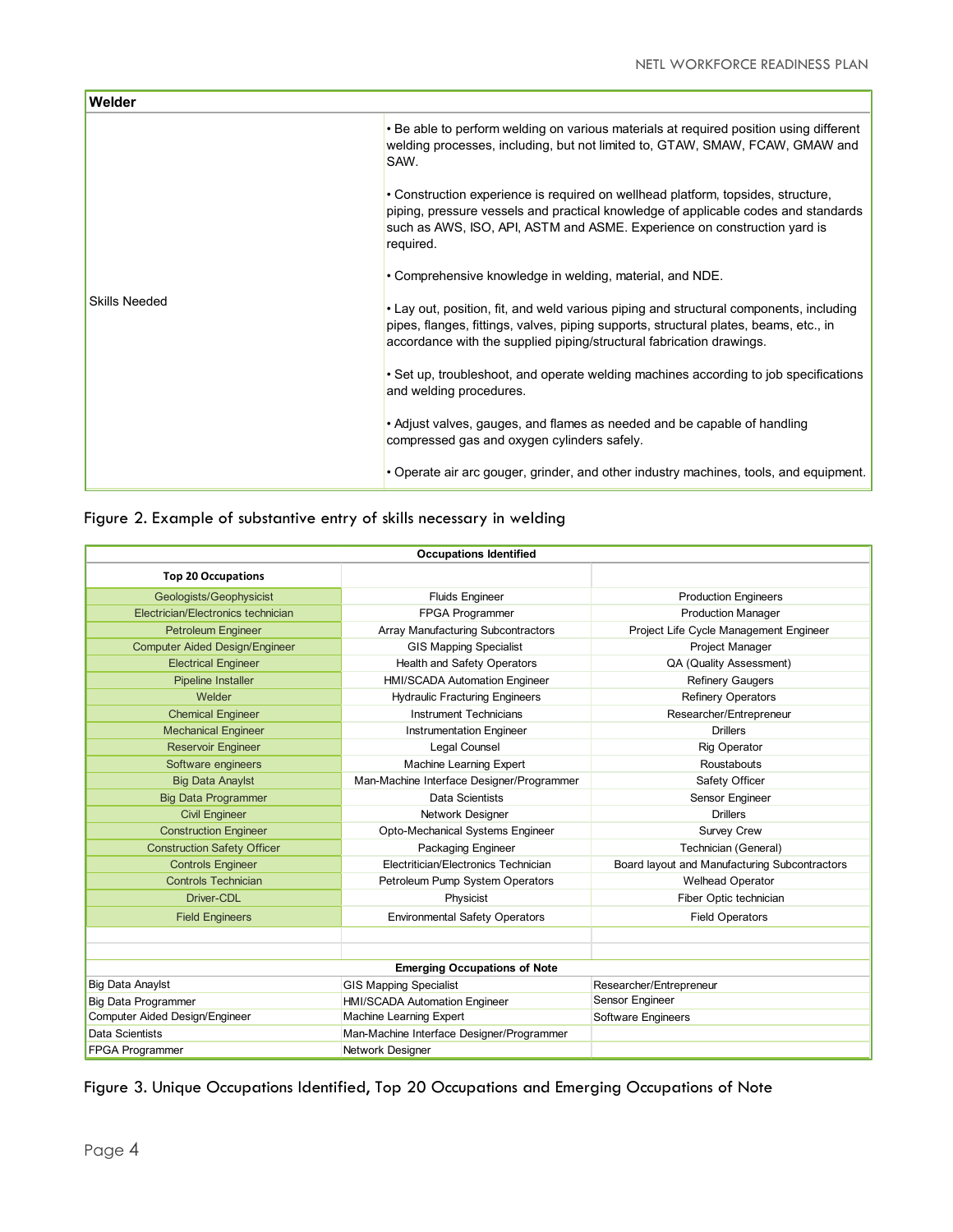#### **Occupations Identified**

Of the 122 entries for Job/Career Field name, 58 recognizable unique occupations were identified. Most of these occupations are to be expected in late-stage ONG activities (Fig 3). The occupations list contains a mixture of occupations that require an undergraduate (UG) four-year degree, a postgraduate (PG) degree, a high school (HS) degree, a certificate (CERT) program, a two-year associates degree (AA) or some other type of technical training (union training, apprenticeships, etc.).

| <b>Top 20 Occupations Identified</b> | <b>Educational Requirements</b> |
|--------------------------------------|---------------------------------|
| Geologists/Geophysicist              | UG/PG                           |
| Electrician/Electronics technician   | AA/HS/Cert.                     |
| Petroleum Engineer                   | UG/PG                           |
| Computer Aided Design/Engineer       | UG/PG                           |
| <b>Electrical Engineer</b>           | UG/PG                           |
| Pipeline Installer                   | AA/HS/Cert.                     |
| Welder                               | AA/HS/Cert.                     |
| <b>Chemical Engineer</b>             | UG/PG                           |
| <b>Mechanical Engineer</b>           | UG/PG                           |
| Reservoir Engineer                   | UG/PG                           |
| Software engineers                   | UG/PG                           |
| <b>Big Data Anaylst</b>              | UG/PG                           |
| <b>Big Data Programmer</b>           | UG/PG                           |
| Civil Engineer                       | UG/PG                           |
| <b>Construction Engineer</b>         | UG/PG                           |
| <b>Construction Safety Officer</b>   | AA/HS/Cert.                     |
| <b>Controls Engineer</b>             | UG/PG                           |
| <b>Controls Technician</b>           | AA/HS/Cert.                     |
| Driver-CDL                           | AA/HS/Cert.                     |
| <b>Field Engineers</b>               | UG/PG                           |

Figure 4. Educational requirements in the top 20 Occupations listed.

While most of the top 20 occupations involve some sort of undergraduate or higher degree, there are a significant number (six) of occupations that do not (Fig 4). As an example of the spread between two-year and four+ year entries, geologists/geophysicists were mentioned nine times while electricians/electronics technicians were reported six times. Four out of the ten top occupations are considered part of the technical workforce. These jobs, whether part of the professional (Fig. 5) or technical workforce (Fig. 6) are well compensated occupations expected to exhibit growth in the next 10 years.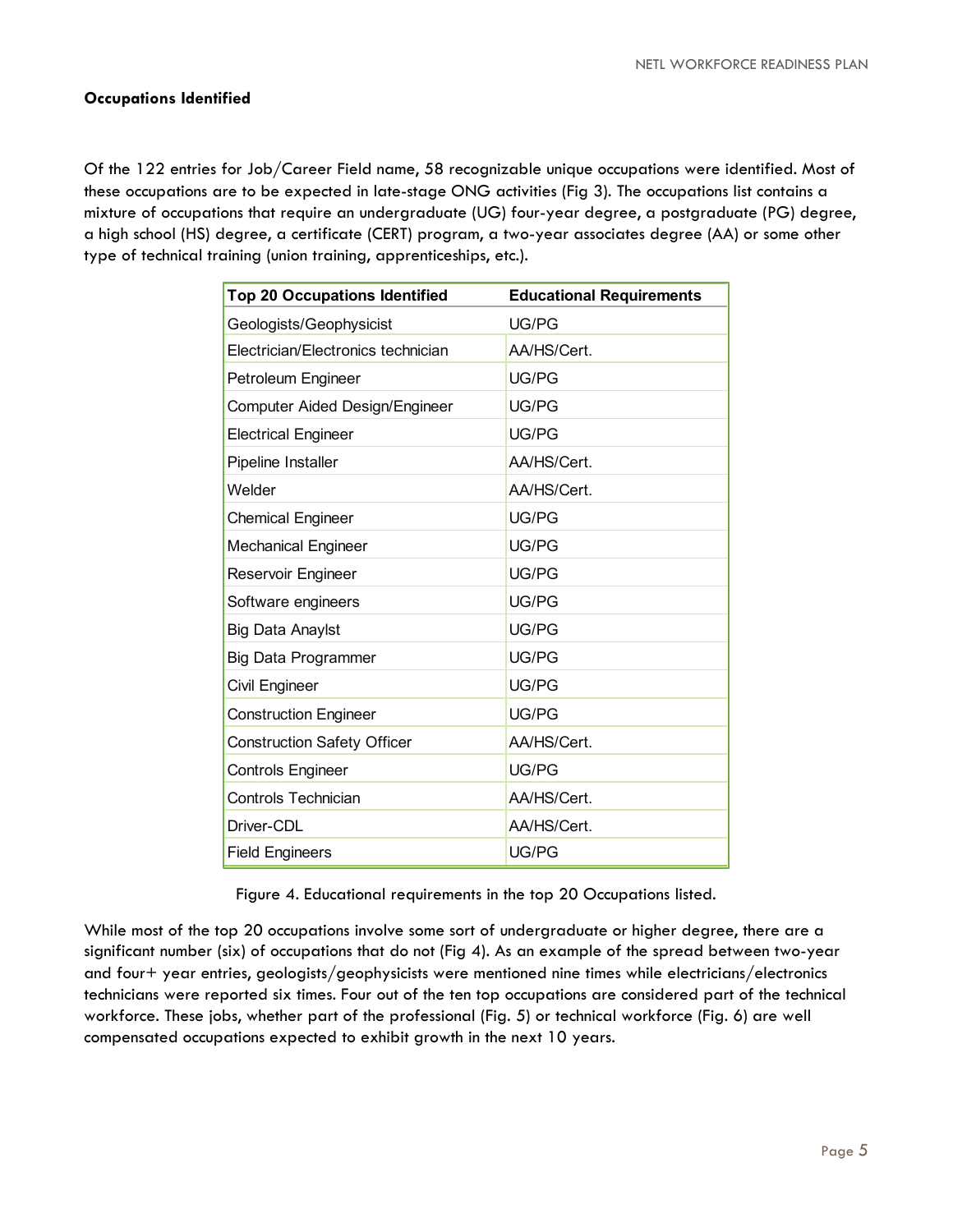| <b>Quick Facts: Chemical Engineers</b>   |                         |  |
|------------------------------------------|-------------------------|--|
|                                          | \$108,540 per year      |  |
| 2020 Median Pay                          | \$52.18 per hour        |  |
| Typical Entry-Level Education            | Bachelor's degree       |  |
| Work Experience in a Related Occupation  | None                    |  |
| On-the-job Training                      | None                    |  |
| Number of Jobs, 2020                     | 26,300                  |  |
| Job Outlook, 2020–30                     | 9% (As fast as average) |  |
| Employment Change, 2020-30               | 2,400                   |  |
| <b>Quick Facts: Mechanical Engineers</b> |                         |  |
|                                          | \$90,160 per year       |  |
| 2020 Median Pay                          | \$43.35 per hour        |  |
| <b>Typical Entry-Level Education</b>     | Bachelor's degree       |  |
| Work Experience in a Related Occupation  | <b>None</b>             |  |
| On-the-job Training                      | None                    |  |
| Number of Jobs, 2020                     | 299,200                 |  |
| Job Outlook, 2020–30                     | 7% (As fast as average) |  |
| Employment Change, 2020-30               | 20,900                  |  |

Figure 5. Pay, educational, work experience, current and future employment, and job growth expectations for occupations identified that require at least an undergraduate degree (modified tables from the Bureau of Labor Statistic' Occupational Outlook Handbook)

| <b>Quick Facts: Welders, Cutters, Solderers, and Brazers</b> |                                   |  |
|--------------------------------------------------------------|-----------------------------------|--|
|                                                              | \$44,190 per year                 |  |
| 2020 Median Pay                                              | \$21.25 per hour                  |  |
| <b>Typical Entry-Level Education</b>                         | High school diploma or equivalent |  |
| Work Experience in a Related Occupation                      | None                              |  |
| On-the-job Training                                          | Moderate-term on-the-job training |  |
| Number of Jobs, 2020                                         | 418,200                           |  |
| Job Outlook, 2020-30                                         | 8% (As fast as average)           |  |
| Employment Change, 2020-30                                   | 34,100                            |  |
| <b>Quick Facts: Electricians</b>                             |                                   |  |
| 2020 Median Pay                                              | \$56,900 per year                 |  |
|                                                              | \$27.36 per hour                  |  |
| Typical Entry-Level Education                                | High school diploma or equivalent |  |
| Work Experience in a Related Occupation                      | <b>None</b>                       |  |
| On-the-job Training                                          | Apprenticeship                    |  |
| Number of Jobs, 2020                                         | 729,600                           |  |
| Job Outlook, 2020-30                                         | 9% (As fast as average)           |  |
| Employment Change, 2020-30                                   | 66,100                            |  |

Figure 6. Pay, educational, work experience, current and future employment, and job growth expectations for occupations identified that require less than an undergraduate degree (modified tables from the Bureau of Labor Statistic' Occupational Outlook Handbook)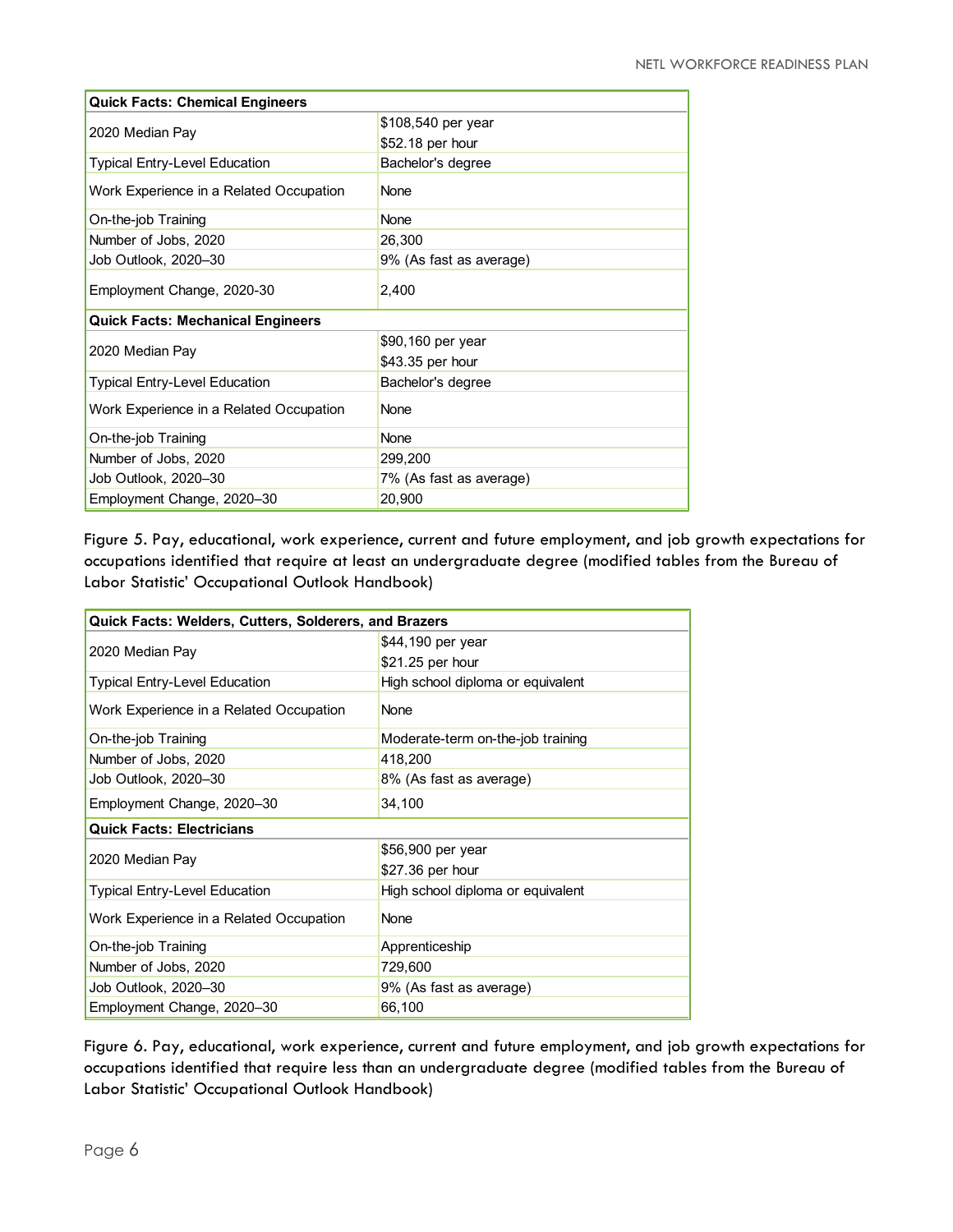An interesting observation about the occupations identified is the appearance of occupations with an anticipated high degree of portability across diverse technical fields. In the top 20, these include computeraided design/engineers (4), software engineers (3), big data analysts (2), and programmers (2). Indeed, when we look at the total occupations reported holistically (Fig 3), we note that the occupations tilt heavily towards high tech skills in IT and computer programming, and awareness of basic and complex programming language and data utilization.

#### **Conclusion**

While there is now a better general appreciation of the fact that a high-skilled workforce supports R&D and high-tech industries, it is worth noting that our results further support this trend.

Jobs and occupations that are part of this highly skilled technical workforce are well paid and exhibit an increased demand in the general U.S. employment ecosystem. Whether it is in the professional or technical workforce, the general trend is towards a more skilled workforce. Of the 20 most identified occupations, six required an associate degree or less, and of the 58 total identified occupations, nearly half were part of the technical workforce.

Perhaps one of the most interesting observations from this pilot exercise was the identification of emerging high-skilled/high-tech occupations that are potentially valuable across a wide array of technical fields. We may be able to begin to see the emergence of skills and occupations across energy sectors with this type of analysis. These types of early observations will be beneficial for academia and the workforce training ecosystem in preparing for changes in curriculum and training to match these emerging occupations. While this workforce workplan was focused on the late-stage technologies that NETL funds, if the workplan was conducted at other national laboratories, with their own technology foci, you may see the same trend appear, where emerging skills and occupations may be elucidated.

The workforce workplan may also be an effective tool for a more complete discussion of the skills necessary for energy occupations. Some entries provided very significant discussions on the skills involved in an occupation, and this is of particular interest to education and training providers. In much the same way that the workplan may be able to identify emerging occupations, it should also be able to identify skills associated with those emerging occupations or within the traditional occupations. As an example, the occupation of welding is always evolving to meet the new technological breakthroughs in advanced materials. An exercise like this may be able to see what the emerging need would be with respect to new materials. This was the topic of a recent joint workforce funding opportunity by NETL and the Appalachian Regional Commission, the *Advanced Welding Workforce Initiative***.** The opportunity was conceived and deployed as a response to the growing demand for welders trained in advanced technical skills critical to power plants, automotive, aerospace, and aviation industries. The funding totaled \$1M and will help support five schools/training providers in implementing specialized curricula and learning modules in welding, robotics, process control, and advanced manufacturing techniques. The workforce workplan may in the future be useful in early identification of these upskilling opportunities in different energy and advanced manufacturing technology and industry sectors.

It is important to note that this pilot exercise is not a survey. The workforce workplan is intended to be used as a passive monitor of the knowledge and expertise from funding performers on what their technologies potential footprint is with emerging technologies or with technologies that are at a deployment stage. It is also not a measure of jobs or employment. There is not a correlation between types of occupations identified and a direct job involved in the funded program. The workplan does demonstrate what R&D investments indirectly